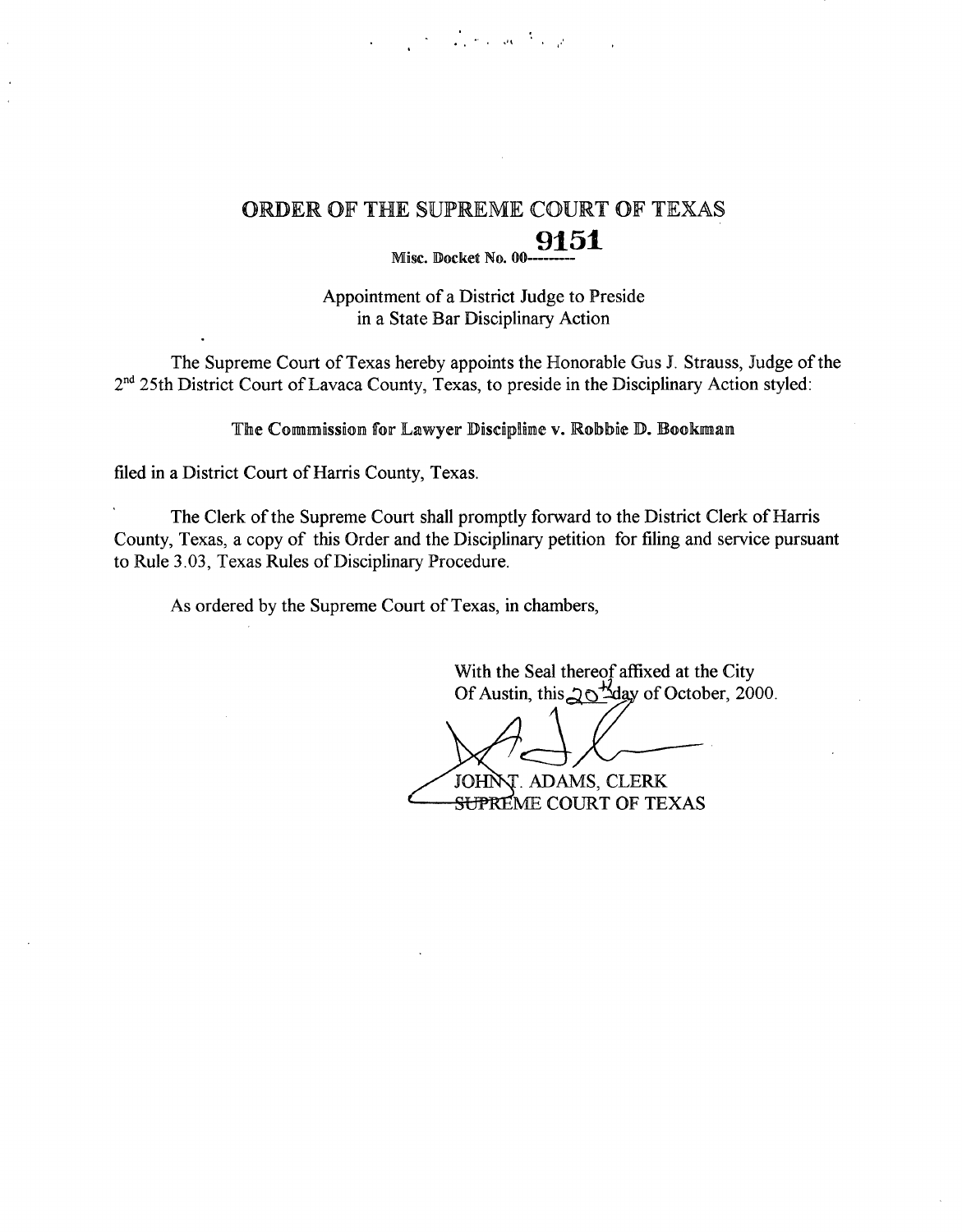**This assignment, made by Misc. Docket No. 00-9151, is also an assignment** by the Chief **Justice of the Supreme Court pursuant to Texas Government** Code §74.057.

 $\mathcal{L}_{\mathcal{A}}$ 

 $\label{eq:2} \frac{1}{\sqrt{2\pi}}\sum_{i=1}^n\left\langle\frac{1}{\sqrt{2\pi}}\right\rangle\left\langle\frac{1}{\sqrt{2\pi}}\right\rangle\left\langle\frac{1}{\sqrt{2\pi}}\right\rangle\left\langle\frac{1}{\sqrt{2\pi}}\right\rangle\left\langle\frac{1}{\sqrt{2\pi}}\right\rangle\left\langle\frac{1}{\sqrt{2\pi}}\right\rangle\left\langle\frac{1}{\sqrt{2\pi}}\right\rangle\left\langle\frac{1}{\sqrt{2\pi}}\right\rangle\left\langle\frac{1}{\sqrt{2\pi}}\right\rangle\left\langle\frac{1}{\sqrt{$ 

Signed this  $\frac{23}{4}$  day of October, 2000.

 $\sim 10^7$ 

 $\bar{\mathcal{A}}$ 

 $\ddot{\phantom{a}}$ 

 $R$ 

**Thomas R. Phillips** Chief **Justice**

 $\overline{a}$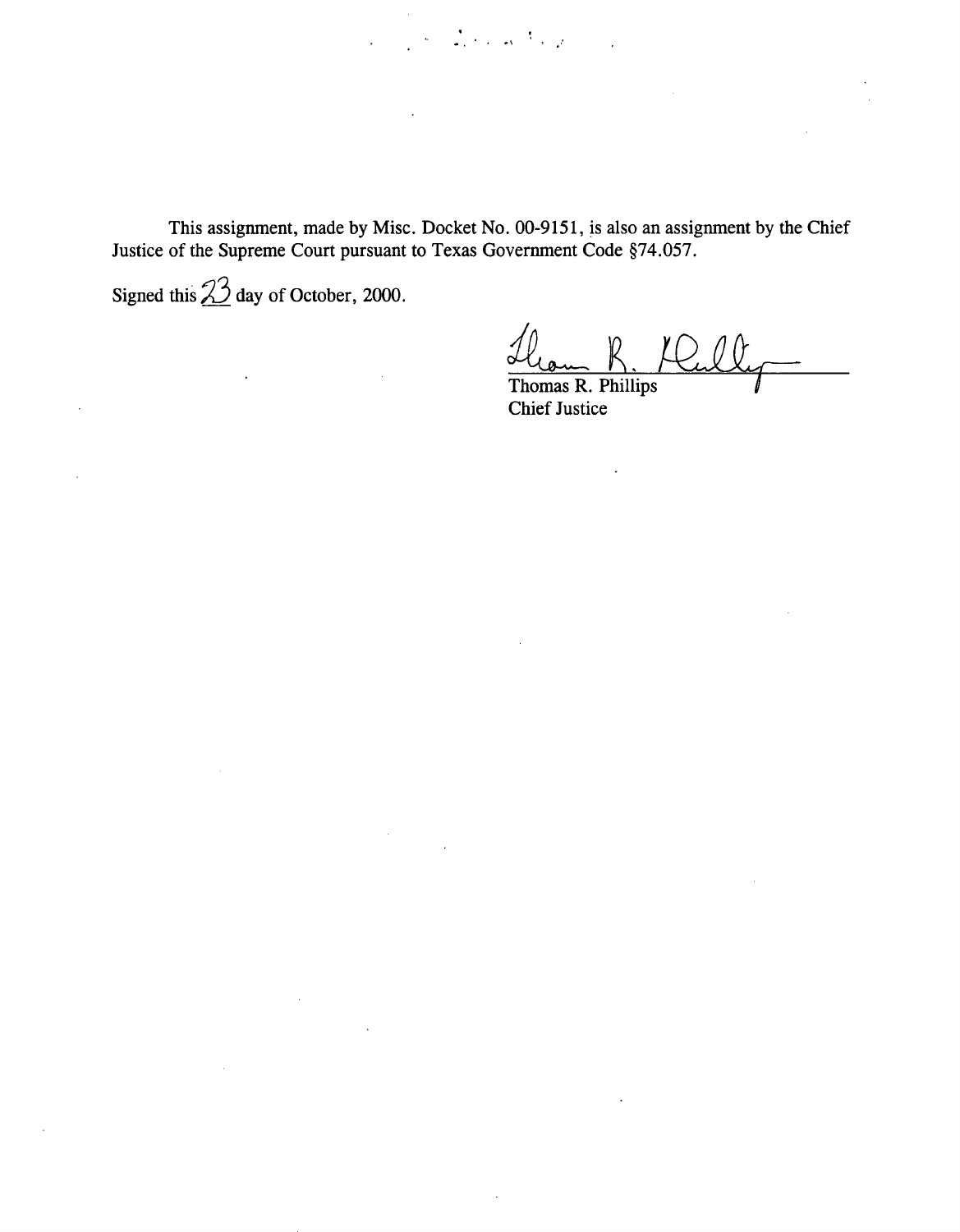| CAUSE NO. |  |
|-----------|--|
|           |  |

COMMISSION FOR LAWYER DISCIPLINE § IN THE DISTRICT COURT OF

VS. S FIARRIS COUNTY, TEXAS

## ROBBIE D. BOOKMAN § JUDICIAL DISTRICT

#### ORIGINAL **DISCIPLINARY PETITION**

§

§

#### TO THE HONORABLE JUDGE OF THE COURT:

**Petitioner** the COMMISSION FOR LAWYER DISCIPLINE, **a committee** of the **State Bar** of Texas (hereinafter referred **to as the** "CFLD'), **complains** of ROBBIE D. BOOKMAN **("hereinafter referred to as "Respondent") as follows:**

## **I.** DISCOVERY CONTROL PLAN

Pursuant to Rule 190.1 of the Texas Rules of Civil Procedure, CFLD intends discovery in this case to be conducted under Discovery Control Plan - Level 2 as provided in Rule 190.3 of the Texas Rules of Civil Procedure.

## **II.** PROCEDURAL BASIS FOR SUIT

The CFLD brings this disciplinary action pursuant to the State Bar Act, Texas Government Code Annotated §81.001, *et seq.* (Vernon 1988 and supp. 1994), the Texas Disciplinary Rules of Professional Conduct, and the Texas Rules of Disciplinary Procedure. The complaint that forms the basis of this Disciplinary Petition was filed on or after May 1, 1992.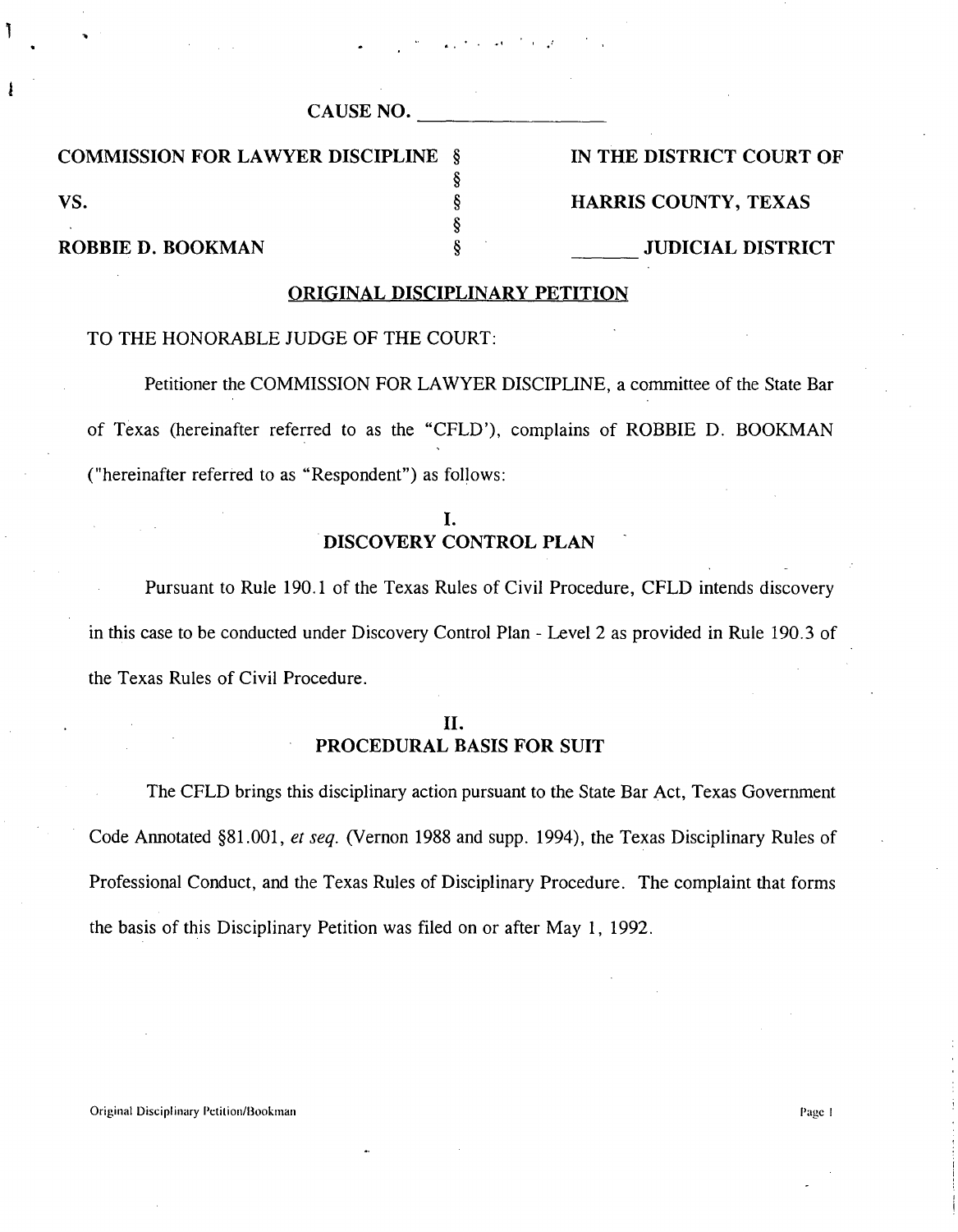#### **III.** VENUE AND SERVICE

Respondent is an attorney licensed to practice law in Texas and is a member of the State Bar of Texas. Respondent's principal place of practice is Harris County, Texas, and therefore venue is appropriate in Harris County, Texas, pursuant to Rule 3.03 of the Texas. Rules of Disciplinary Procedure. An officer may service citation upon Respondent by and through her attorney of record, John L. Green located at 4888 Loop Central Dr., Ste. 445, Houston, Texas 77081.

## IV. FIRST CAUSE OF ACTION DEJEAN COMPLAINT

On or about July 25, 1995, Robert Lee Dejean (hereinafter referred to as "Dejean") retained Respondent for representation in a personal injury accident.

When Dejean was released to return to work, he contacted Respondent to inform her that he would be returning to work and forwarded necessary paperwork to complete. Respondent informed him that she would finalize this matter and failed to do so.

In or around February 1997, Dejean contacted Respondent to inquire about the status of the matter as he had not had any contact with her. Respondent apologized for not completing the matter sooner and that she would take of finalizing it. Respondent failed to do so.

The acts and/or omissions of the Respondent described in Paragraph III(A) above, which occurred on or after January 1, 1990, constitute conduct in violation of the following Rules of the Texas Disciplinary Rules of Professional Conduct ("TDRPC"):

1.01(b)(1) for neglecting a legal matter entrusted to the lawyer;

Original Disciplinary Petition/Bookman I'age 2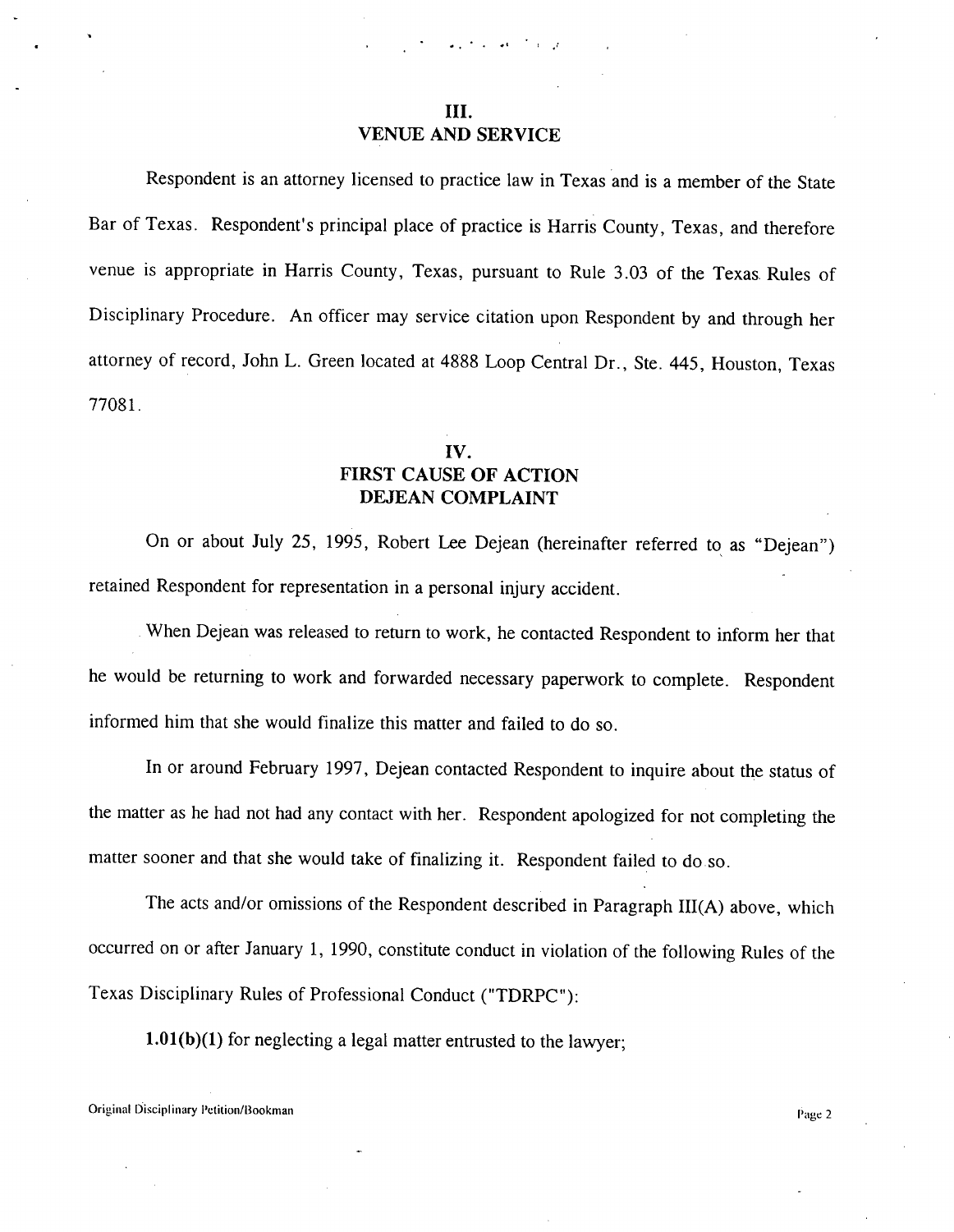**1.01(b)(2)** for failing to carry out completely the obligations owed to a client;

**1.01© as** used in this Rule "neglect" signifies inattentiveness involving a conscious disregard for the responsibilities owed to a client or clients;

**1.03(a)** for failing to keep a client reasonably informed about the status of a matter and promptly comply with reasonable requests for information;

**8.04(a)(1)** for violating these Rules, knowingly assisting or inducing another to do so, or doing so through the acts of another, whether or not such violation occurred in the course of a client-lawyer relationship; and

8.04(a)(3) for engaging in conduct involving dishonesty, fraud, deceit or misrepresentation.

The complaint that forms the basis of this cause of action was brought to the attention of

the Office of the Chief Disciplinary Counsel of the State Bar of Texas by Robert Lee Dejean filing

a complaint on or about September 1, 1998.

#### V.

#### **SECOND CAUSE OF ACTION STATE BAR OF TEXAS COMPLAINT**

On or about August 19, 1998, Respondent agreed to a Public Reprimand in State Bar File No. H0129717188. In that judgment, Respondent agreed to pay \$3,900.00 restitution by December 1, 1998, and pay \$500.00 attorneys' fees by February 1, 1999. Respondent also agreed to complete fifteen (15) hours of continuing legal education through the State Bar of Texas Professionalism Enhancement Program.

On or about January 5, 1999, Respondent remitted two separate money orders for the amount of \$150.00 each, of which were applied to the attorneys' fees, leaving a balance of \$350.00 in attorneys' fees and \$3,700.00 in restitution.

Original Disciplinary Petition/Bookman Page 3 and 2008 and 2008 and 2008 and 2008 and 2008 and 2008 and 2008 and 2008 and 2008 and 2008 and 2008 and 2008 and 2008 and 2008 and 2008 and 2008 and 2008 and 2008 and 2008 and 2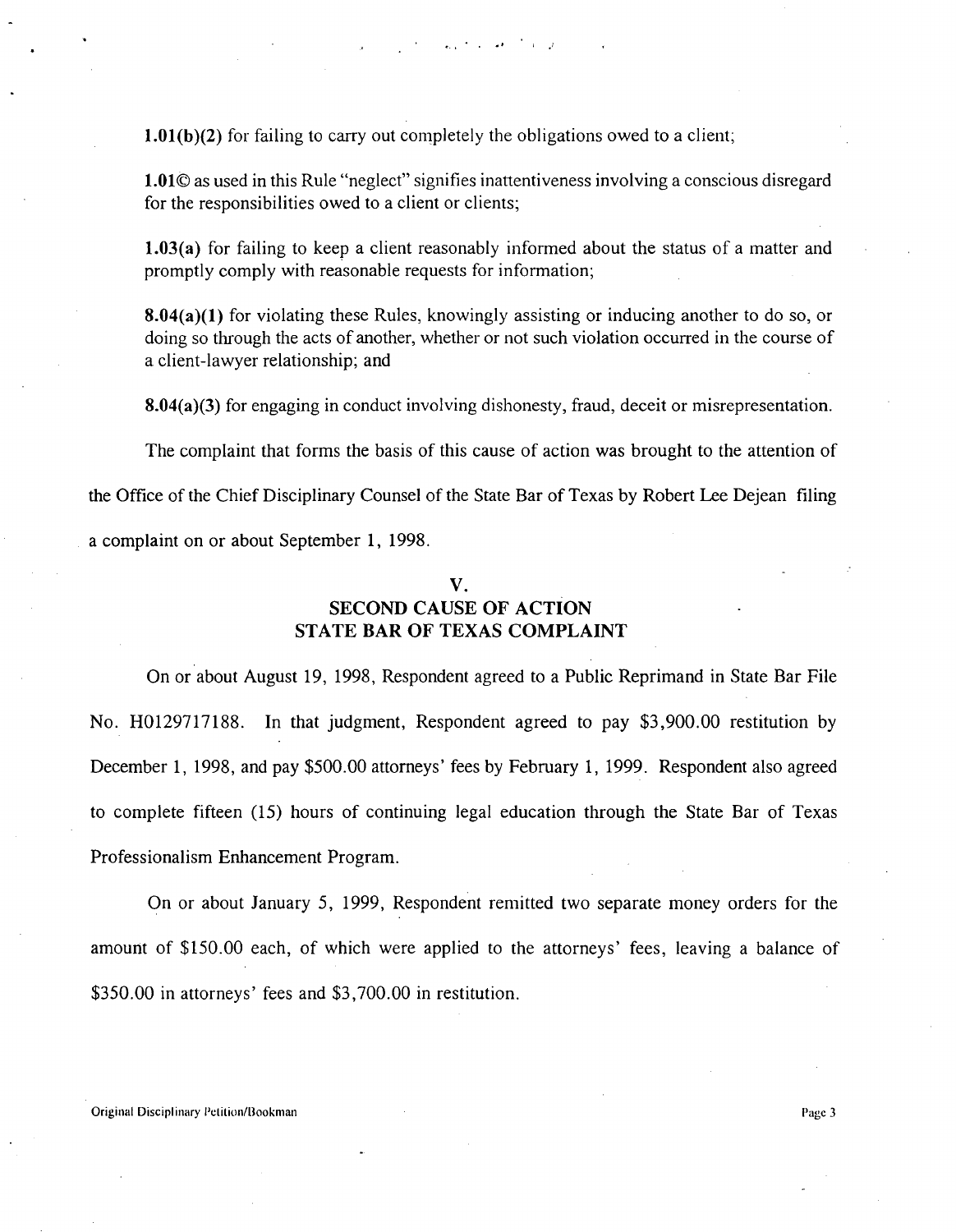On or about October 23, 1998, Respondent requested an extension from the State Bar of Texas to allow time to pay the remaining balances (restitution and attorneys' fees). The State Bar of Texas agreed to allow Respondent to make payments of \$100.00 per month until paid in full. However, Respondent failed to make any payments toward the attorneys' fees or restitution.

and the second company

Respondent further failed to participate and complete the hours in the Professionalism Enhancement Program.

The acts and/or omissions of the Respondent described in Paragraph III(A) above, which occurred on or after January 1, 1990, constitute conduct in violation of the following Rules of the Texas Disciplinary Rules of Professional Conduct ("TDRPC"):

**8.04(a)(1)** for violating these Rules, knowingly assisting or inducing another to do so, or doing so through the acts of another, whether or not such violation occurred in the course of a client-lawyer relationship; and

**8.04(a)(7)** for violating any disciplinary or disability order or judgment.

The complaint that forms the basis of this cause of action was brought to the attention of the Office of the Chief Disciplinary Counsel of the State Bar of Texas by the State Bar of Texas filing a complaint on or about August 5, 1999.

#### VI. **THIRD** CAUSE OF ACTION **RICHARD** COMPLAINT

On or about October 9, 1998, Jo E. Richard (hereinafter referred to as "Richard") retained Respondent for representation in a personal injury matter. Richard signed a Power of Attorney to Respondent and sought treatment from the JBI Therapy Clinic.

Upon settling the matter, Respondent received a settlement check dated February 3, 1999, for the amount of \$15,000.00 made payable to Respondent and Richard. Respondent endorsed

Original Disciplinary Petition/Bookman **Page 4** and Page 4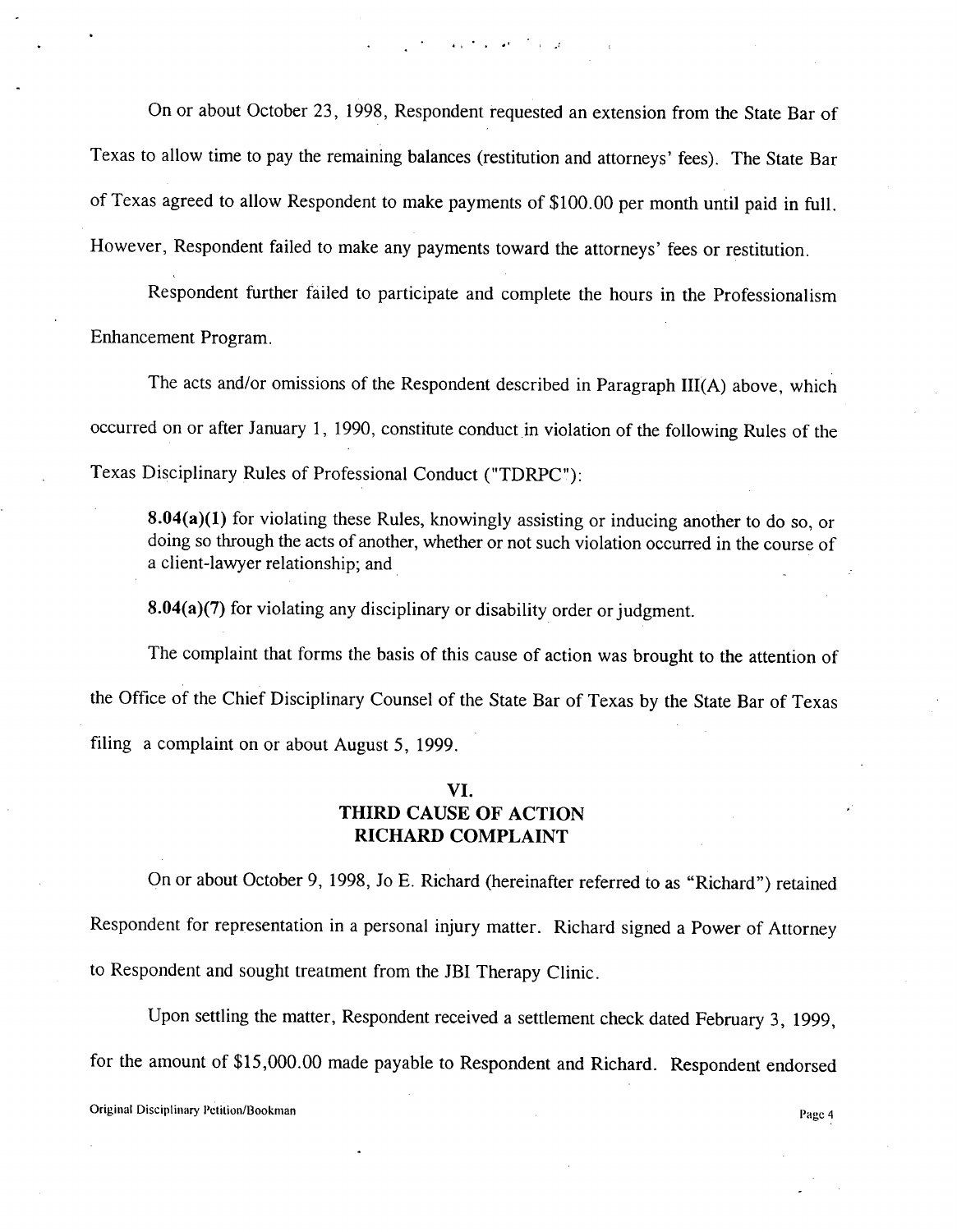$\sim 10^{-4}$  and  $\sim 10^{-4}$  and  $^{-1}$ 

Richard's name to the check and placed it in account number 00-9587-7, but failed to contact Richard of the receipt of these funds.

Upon discovering that a check had been issued, Richard attempted to contacted Respondent's office on numerous occasions but was unsuccessful and left messages to which Respondent failed to respond. Additionally, the medical provider attempted to contact Respondent for payment of medical services rendered to Richard and has been unsuccessful in obtaining payment for services rendered to Richard.

To date, Respondent has failed to disburse any funds to Richard and/or JBI Therapy Clinic.

The acts and/or omissions of the Respondent described in Paragraph III(A) above, which occurred on or after January 1, 1990, constitute conduct in violation of the following Rules of the Texas Disciplinary Rules of Professional Conduct ("TDRPC"):

1.01(b)(1) for neglecting a legal matter entrusted to the lawyer;

1.01(b)(2) for failing to carry out completely the obligations owed to a client;

1.01© as used in this Rule "neglect" signifies inattentiveness involving a conscious disregard for the responsibilities owed to a client or clients;

1.03(a) for failing to keep a client reasonably informed about the status of a matter and promptly comply with reasonable requests for information;

1.14(a) for failing to hold funds and other property belonging in whole or part to clients or third persons in a lawyer's possession separate from the lawyer's own property;

**1.14(b)** for failing, upon receiving funds or other property in which a client or third person has an interest, to promptly notify the client or third person and render a full accounting upon request;

1.14© for failing to keep funds or other property in which both the lawyer and another person claim interests separate until there is an accounting and severance of their interests;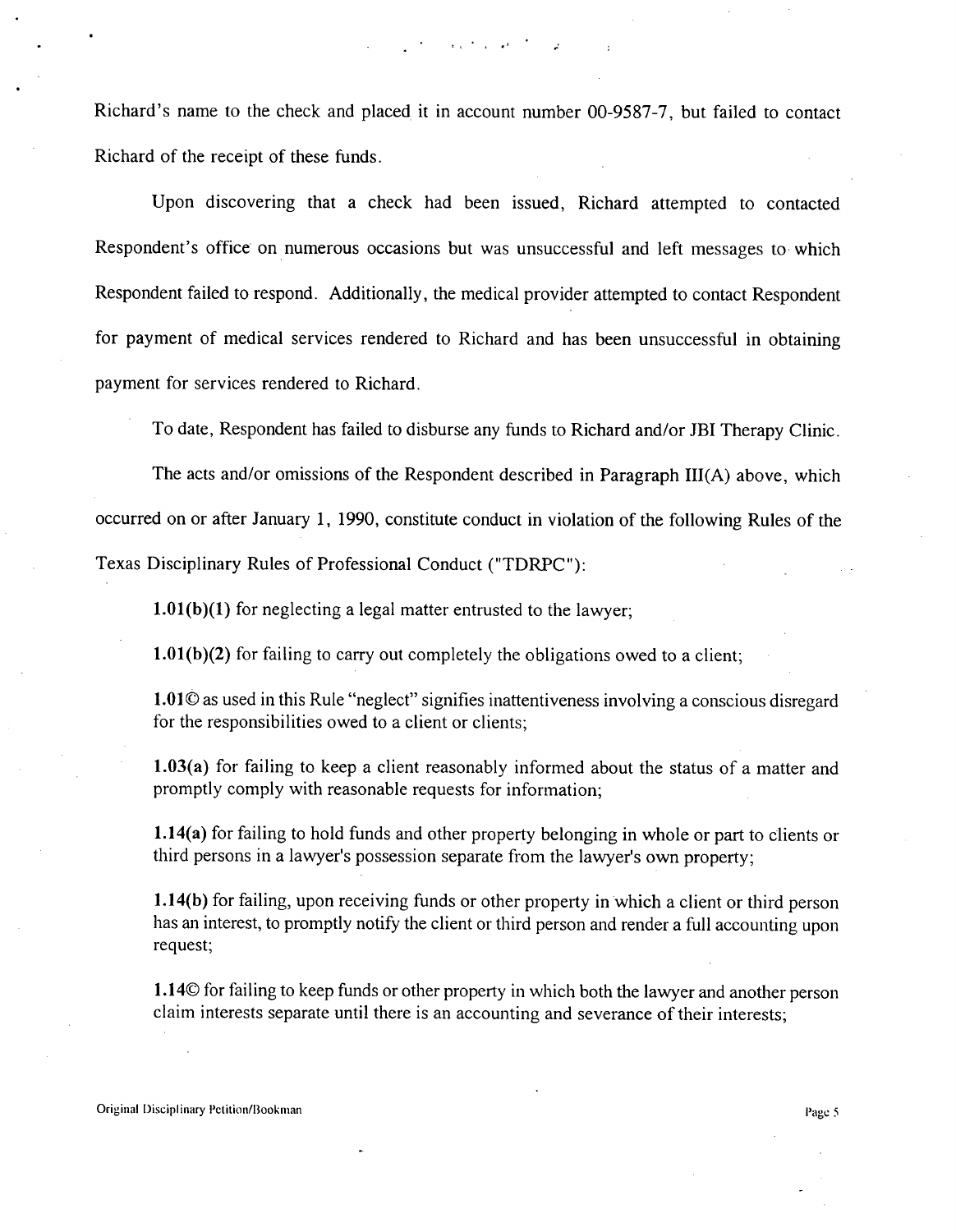**8.04(a)(1)** for violating these Rules, knowingly assisting or inducing another to do so, or doing so through the acts of another, whether or not such violation occurred in the course of a client-lawyer relationship;

المواري المحاري

**8.04(a)(3)** for engaging in conduct involving dishonesty, fraud, deceit or misrepresentation;

**8.04(a)(12)** for violating any other laws of this state relating to the professional conduct of lawyers and to the practice of law; and

**8.04(b)** As used in subsection (a)(2) of this Rule, "serious crime" means barratry; any felony involving moral turpitude; any misdemeanor involving theft, embezzlement, or fraudulent or reckless misappropriation of money or other property; or any attempt, conspiracy, or solicitation of another to commit any of the foregoing crimes.

The complaint that forms the basis of this cause of action was brought to the attention of

the Office of the Chief Disciplinary Counsel of the State Bar of Texas by the State Bar of Texas.

filing a complaint on or about August 5, 1999.

#### **Prayer**

WHEREFORE, PREMISES CONSIDERED, Petitioner the COMMISSION FOR

LAWYER DISCIPLINE respectfully prays that this Court discipline Respondent by reprimand,

suspension or disbarment, as the facts shall warrant; and that the Petitioner have all other relief

to which it may show itself to be justly entitled, including costs of court and attorneys' fees.

/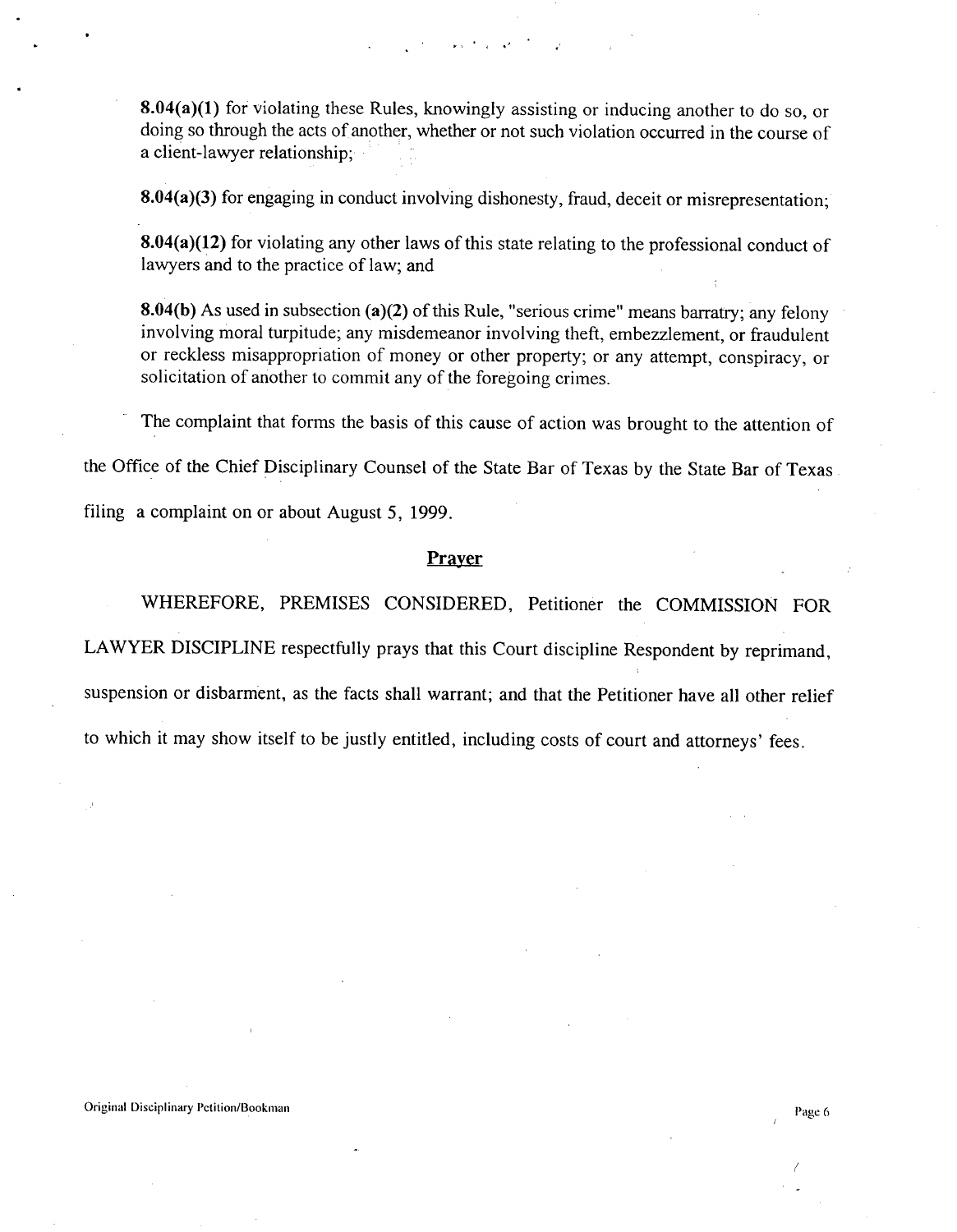Respectfully submitted,

Dawn Miller Chief Disciplinary Counsel

Tammye Curtis-Jones Assistant Disciplinary Counsel

Office of the Chief Disciplinary Counsel STATE BAR OF TEXAS 1111 Fannin, Suite 1370 Houston, Texax  $|77002$  $(713)$  759-6931 Fax No.  $(\sqrt{18})$  152-2158

TAMMYE CURITIS-JONES **State Bar No. 03286900** 

for lawyer discipline TTORNE**X**S FOR **THE COMMISSION**

J:\BOOKMAN.RD\CFLD2.TSC\BOOKMAN.DP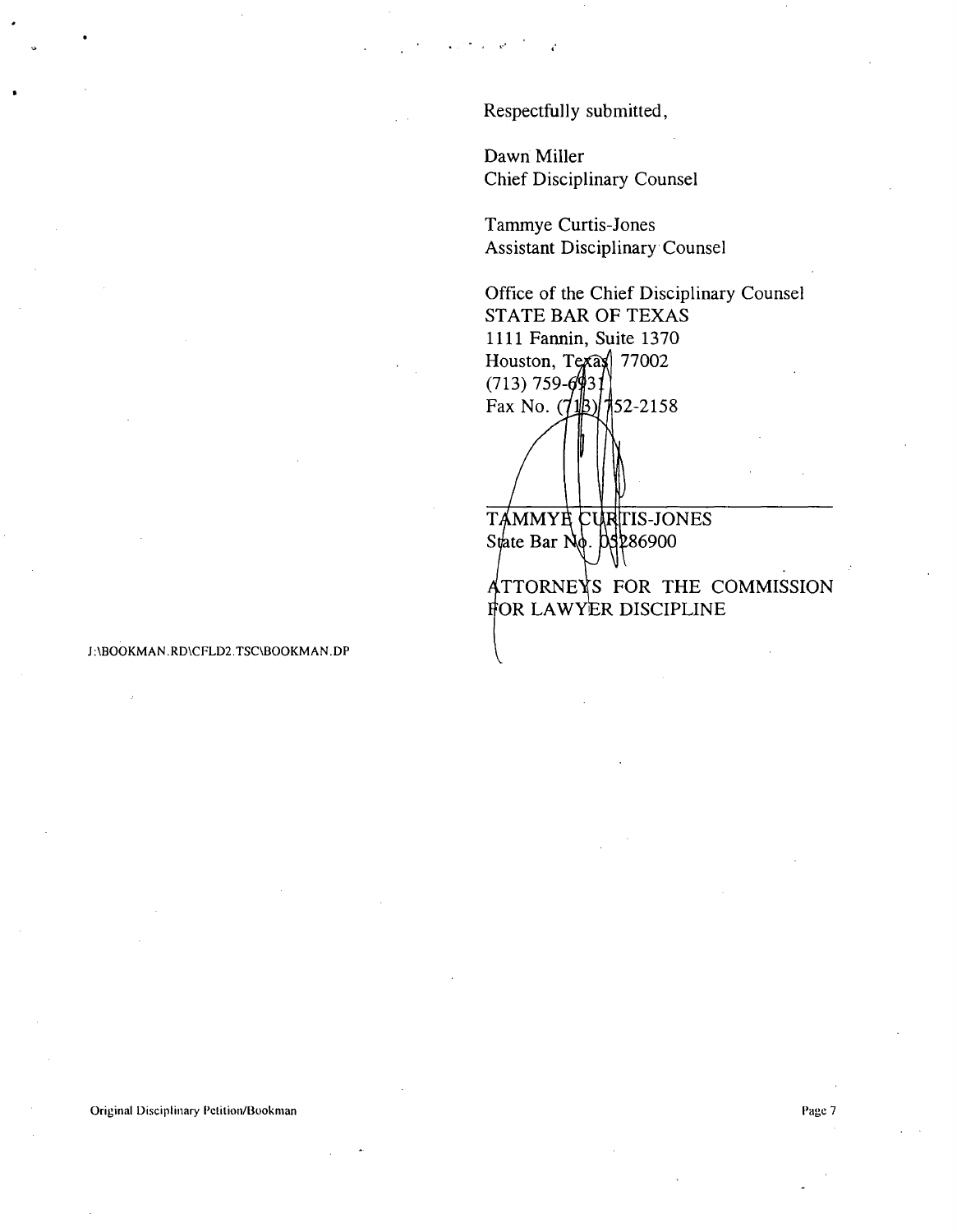| Cause No.                                     |                          |
|-----------------------------------------------|--------------------------|
| Commission for Lawyer Discipline<br>Plaintiff | IN THE DISTRICT COURT OF |
| Provinani                                     | HARRIS COUNTY, TEXAS     |
|                                               | JUDICIAL DISTRICT        |

## CIVIL CASE **INFORMATION SHEET**

This **form must be completed and filed with every original petition, and a copy attached to every original petition served. The information should be the best available at the time of filing, understanding that such information may change before trial. This form does not constitute a discoverv raquest. response. or** supplementation, and is not admissible at trial.

**Service must be obtained promptly. Notice is hereby given that, per Harris County Local Rule 3.6, any case in which no answer has been filed or default judgement signed SIX** (**6) MONTHS from filing will be eligible** for DISMISSAL FOR WANT OF PROSECUTION.

| Type of Action:                                                                                                                   | Commercial           |         | Personal Injury           | $\Box$ Death | M Other                             |  |  |  |
|-----------------------------------------------------------------------------------------------------------------------------------|----------------------|---------|---------------------------|--------------|-------------------------------------|--|--|--|
| Check all claims pled:                                                                                                            |                      |         |                           |              |                                     |  |  |  |
| $\Box$ Account due                                                                                                                | Defamation           |         | Fraud                     |              | <b>Product liability</b>            |  |  |  |
| $\sqcap$ Admiralty                                                                                                                | $\n  Disb$           |         | Garnishment               |              | Post judgment                       |  |  |  |
| T Assault                                                                                                                         | Discrimination       |         | Injunction/TRO            |              | Railroad                            |  |  |  |
| Asbestos                                                                                                                          | Dram shop            |         | Insurance bad faith       |              | Real estate                         |  |  |  |
| Auto                                                                                                                              | <b>DTPA</b>          |         | Malicious prosecution     |              | Securities fraud                    |  |  |  |
| <b>Bill of review</b>                                                                                                             | Employment discharge |         | Malpractice/Legal         |              | Sequestration                       |  |  |  |
| <b>Business dissolution</b>                                                                                                       | Environmental tort   |         | Malpractice/Medical       |              | Silicone implant                    |  |  |  |
| Conspiracy                                                                                                                        | <b>Expunction</b>    |         | Malpractice/Other         |              | Tax                                 |  |  |  |
| Contract                                                                                                                          | False imprisonment   |         | $\Box$ Name change        |              | Tortious interference               |  |  |  |
| Deed restriction                                                                                                                  | Foreclosure          |         | $\Box$ Note               |              | Trespass                            |  |  |  |
| Declaratory judgment                                                                                                              | Forfeiture           |         | $\Box$ Premises liability |              | Workers compensation                |  |  |  |
| $\Box$ Other $\_\_$                                                                                                               |                      |         |                           |              |                                     |  |  |  |
| Has this dispute previously been in the Harris County courts? $\mathbb{R}^3$ No <sub>27</sub> $\cap$ Yes, in the following court: |                      |         |                           |              |                                     |  |  |  |
| $\sqrt{3}$ dess than \$100,000 $\sqrt{3}$<br>Monetary damages sought:                                                             |                      |         |                           |              | $\Box$ greater than \$100,000       |  |  |  |
| Estimated time needed for discovery<br>$\boxtimes$ 4-6 months<br>7-12 months<br>$\mathbb{R}^{30-3}$ months<br>$\Box$ > lyear      |                      |         |                           |              |                                     |  |  |  |
| Estimated time needed for trial:<br>$\overline{17}$ 1-2 days                                                                      |                      |         | $\sqrt{x}$ 3-5 days       |              | $\Box$ 6-10 days<br>$\Box$ >10 days |  |  |  |
| Is there a likelihood of experts other than treating physicians or experts on attorney's fees? $\Box$ Yes $\Box$ No <sub>ii</sub> |                      |         |                           |              |                                     |  |  |  |
| Is immediate ADR requested?<br>$\Box$ Yes<br>$R \times N$                                                                         |                      |         |                           |              |                                     |  |  |  |
| Name of party filing this cover sheet:<br>$\frac{1}{\alpha}$ $\frac{1}{\alpha}$                                                   |                      |         |                           |              |                                     |  |  |  |
| Signature of attorney or pro se filing cover sheet:<br>Name printed: Tammye S. Curtis-Jones                                       |                      |         |                           |              |                                     |  |  |  |
| Phone No.: 713-759-6931<br>Bar No.05286900                                                                                        |                      |         |                           |              |                                     |  |  |  |
| FOR COURT USE ONLY:                                                                                                               |                      |         |                           |              |                                     |  |  |  |
| Track assigned:                                                                                                                   | П                    | Track 1 | $\Box$ Track 2            | Track 3      |                                     |  |  |  |
| Court Coordinator<br>${\bf Date.}$                                                                                                |                      |         |                           |              |                                     |  |  |  |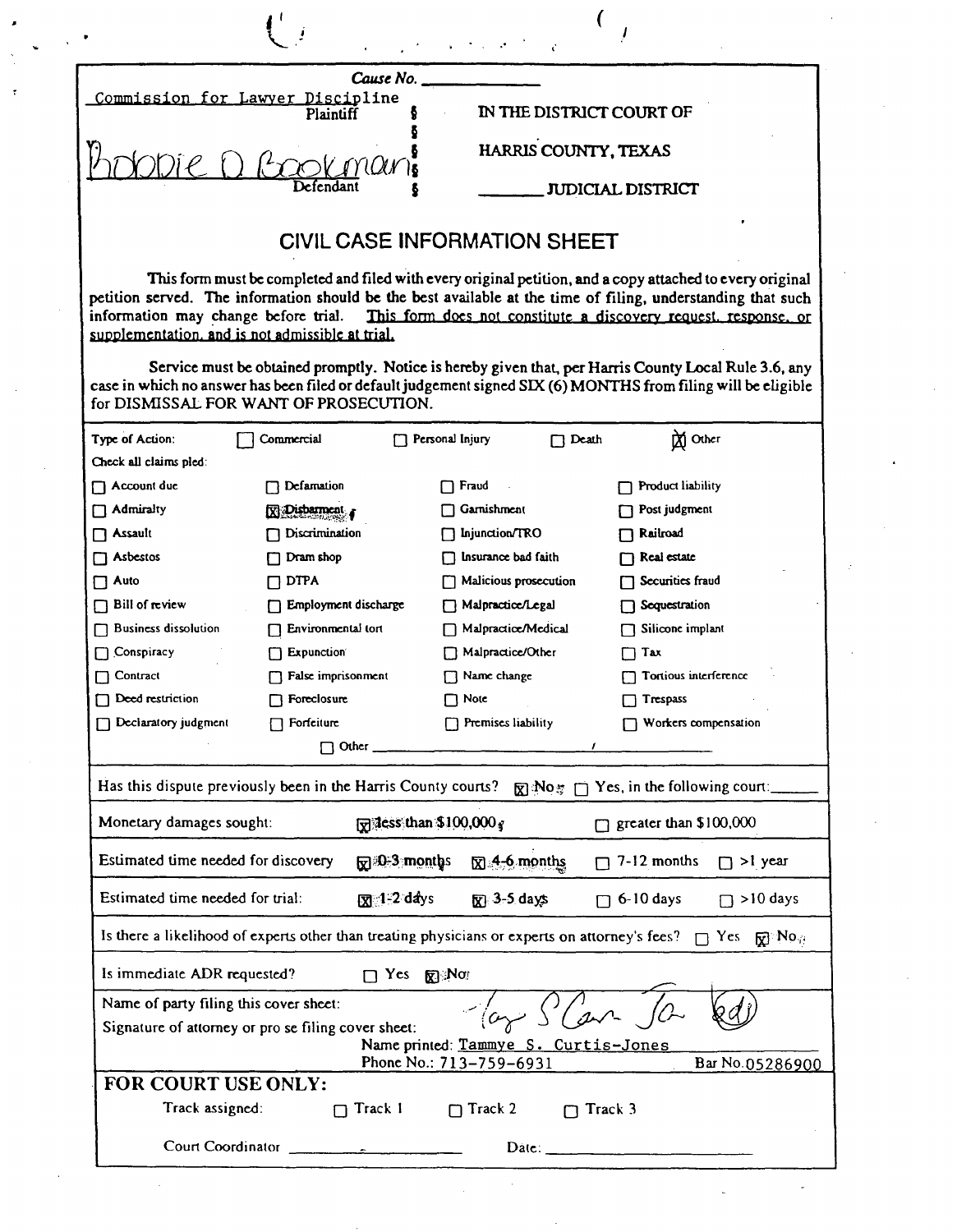# STATE BAR OF TEXAS



Office of the Chief Disciplinary Counsel

June 30, 2000

John T. Adams, Clerk Supreme Court of Texas P.O. Box 12248 Austin, Texas 78711

**Re: Commission** for Lawyer **Discipline** v. Robbie D. **Bookman**

Dear Mr. Adams:

Enclosed please fmd an original and two (2) copies of a Disciplinary Petition being filed by the Commission for Lawyer Discipline against Robbie D. Bookman. Ms. Bookman has designated Harris County, Texas, as her principal place of practice. Request is hereby made that the Court appoint an active District Judge who does not reside in the Administrative Judicial Region in which Respondent resides to preside in this case. Upon appointment, request is made that you notify the Respondent at the address shown below and the undersigned of the identity and address of the judge assigned:

 $\bar{t}$ 

Robbie D. Bookman C/O John L. Green 4888 Loop Central Dr., Ste. 445 Houston, Texas 77081

**As a practical matter, I would respectfully suggest that you inquire with the judge to be appointed as to whether he or she will be able to comply with the trial as set forth in Section** 3.07 of **the Texas Rules of Disciplinary Procedure. If not, I would respectfully request that an alternate appointment be made.**

Once a trial judge has been appointed, please forward the original and two (2) copies of the Disciplinary Petition, the filing fee check, also enclosed herewith, and the Court's appointing order to the District Clerk of Harris County, Texas, with the request that the suit be filed, service be obtained, and a file-marked copy of the petition be returned to the undersigned.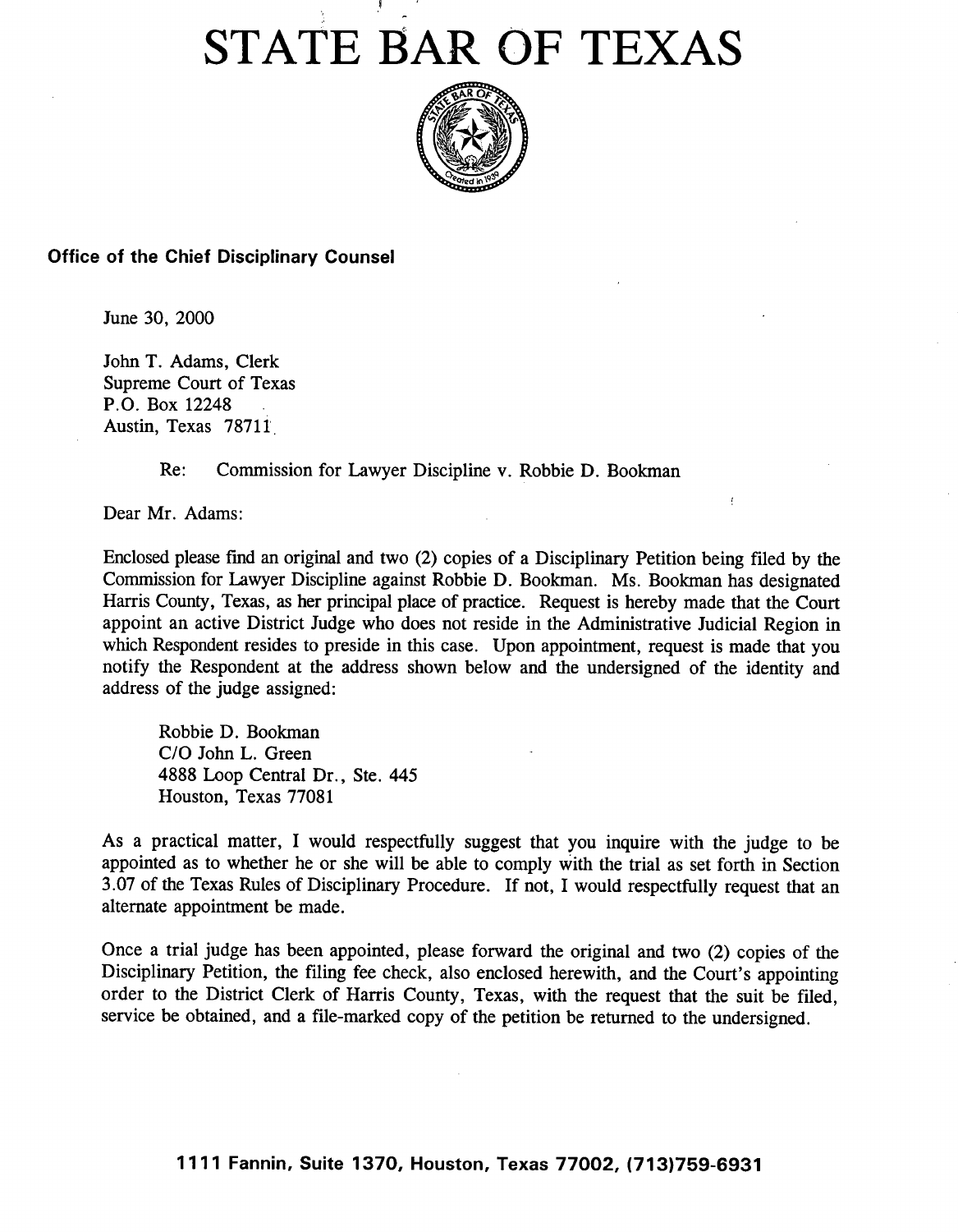Mr. John Adams June 30, 2000 Page Two

Also enclosed are a pre-addressed envelope for your use in transmitting the petition, etc., to the District Clerk of Harris County, Texas, and a return envelope to be sent to the District Clerk of Harris County, Texas, for the Clerk's use in returning a file-marked copy of the Petition to the undersigned.

Thank you for your **courtesies in this matter.**

 $\chi$ 

Sincerely,

annye autis-denesion

Tammye Curtis-Jones Assistant Disciplinary Counsel

TCJ/vr

Enclosures

**J: \BOOKMAN.**RD\CFLD2. TSC\CLERKI.SCT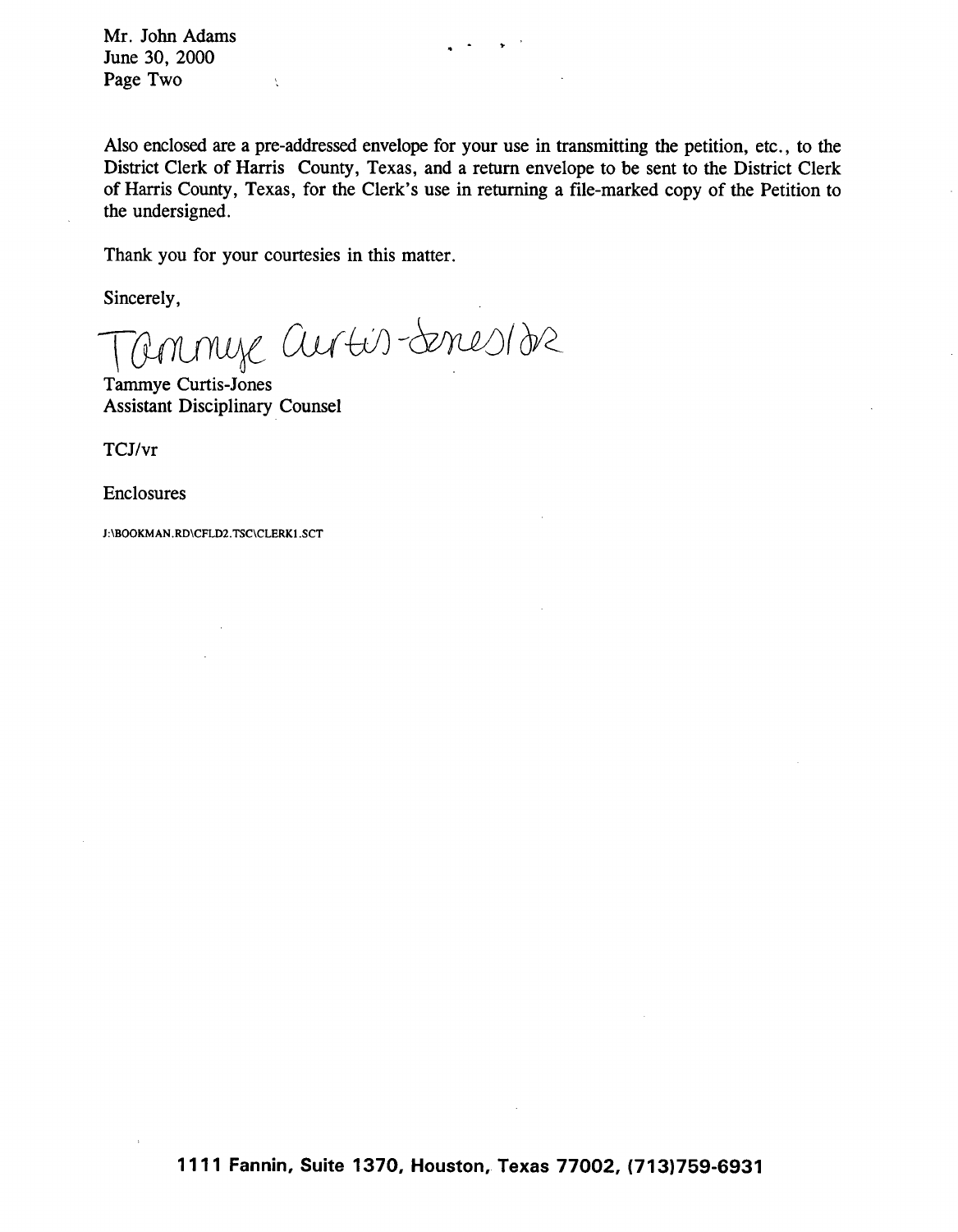

# The Supreme Court of Texas

CHIEF JUSTICE<br>THOMAS R. PHILLIPS

JUSTICES NATHAN L. HECHT CRAIG T. ENOCH PRISCILLA R. OWEN JAMES A. BAKER GREG ABBOTT DEBORAH G. HANKINSON HARRIET O'NEILL ALBERTO R. GONZALES

**201 West 14th Street** Post Office Box 12248 Austin TX 78711<br>Telephone: 512/463-1312 Facsimile: 512/463-1365 **Telephone: 512/463-1312 Facsimile: 512/463-1365**

 $00125200$ 

CLERK JOHN T. ADAMS

EXECUTIVE ASSISTANT WILLIAM L. WILLIS

DEPUTY EXECUTIVE ASST JIM HUTCHESON

ADMINISTRATIVE ASSISTANT NADINE SCHNEIDER

The Honorable Charles **Bacarisse** District Clerk of Harris County P.O. Box 4651 Houston, Texas 77002

Dear Mr. **Bacarisse:**

Pursuant to Rule 3.03 of the Texas Rules of Disciplinary Procedure, I am sending for filing State Bar of Texas Disciplinary Action styled: *The Commission for Lawyer Discipline v. Robbie D*. *Bookman,* and a copy of the Supreme Court's order appointing the Honorable Gus J. Strauss, Judge of the 2<sup>nd</sup> 25<sup>th</sup> District Court, Hallettsville, Texas, to preside in this Disciplinary Action.

Sincerely,

SIGUED

John T. Adams Clerk

cc: Honorable Gus J. Strauss Ms. Tammye Curtis-Jones Mr. Robbie D. Bookman Ms. Melissa Dartez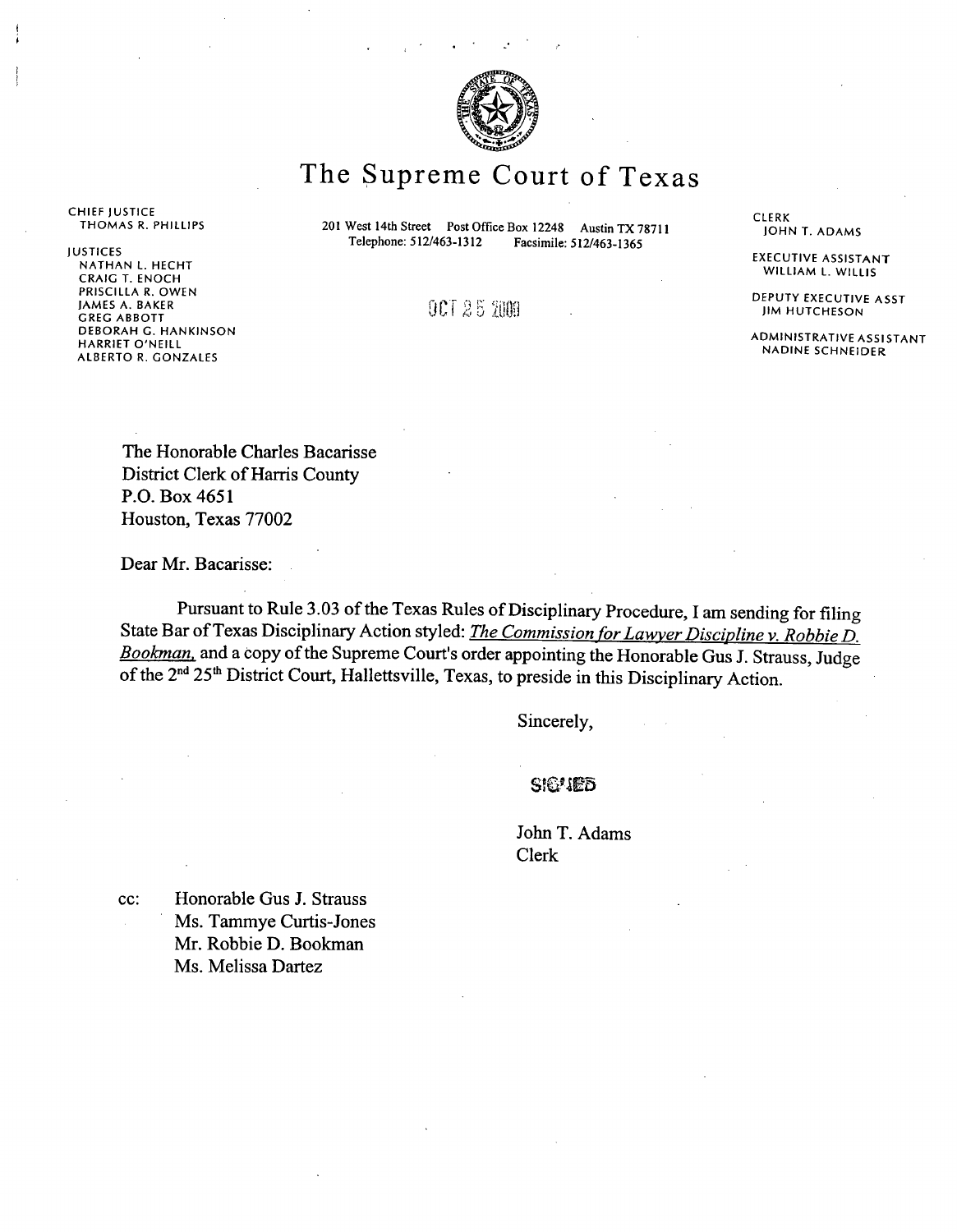

# The Supreme Court of Texas

**CHIEF** JUSTICE THOMAS **R. PHILLIPS**

201 West 14th Street Post Office Box 12248 Austin TX 78711<br>Telephone: 512/463-1312 Facsimile: 512/463-1365 Telephone: 512/463-1312

JUSTICES NATHAN L. HECHT CRAIG T. ENOCH PRISCILLA R. OWEN JAMES A. BAKER GREG ABBOTT DEBORAH G. HANKINSON HARRIET O'NEILL ALBERTO R. GONZALES

0 CT 25 2000

CLERK JOHN T. ADAMS

EXECUTIVE ASSISTANT WILLIAM L. WILLIS

DEPUTY EXECUTIVE ASST JIM HUTCHESON

ADMINISTRATIVE ASSISTANT NADINE **SCHNEIDER**

Ms. Tammye Curtis-Jones Assistant General Counsel, State Bar of Texas 1111 Fannin, Suite 1370 Houston, Texas 77002

Mr. Robbie **D. Bookman** c/o John L. Green **4888** Loop Central Drive, Suite 445 Houston, Texas 77081

Dear Ms. Curtis-Jones and Mr. **Bookman:**

Pursuant to Rule 3.02 of the Texas Rules of Disciplinary Procedure, I hereby notify you that the Supreme Court of Texas has appointed the Honorable Gus J. Strauss, Judge of the 2<sup>nd</sup> 25<sup>th</sup> District Court, Hallettsville, Texas to preside in

*Commission for Lawyer Discipline v. Robbie D. Bookman*

Sincerely,

**SIEMED** 

John T. Adams Clerk